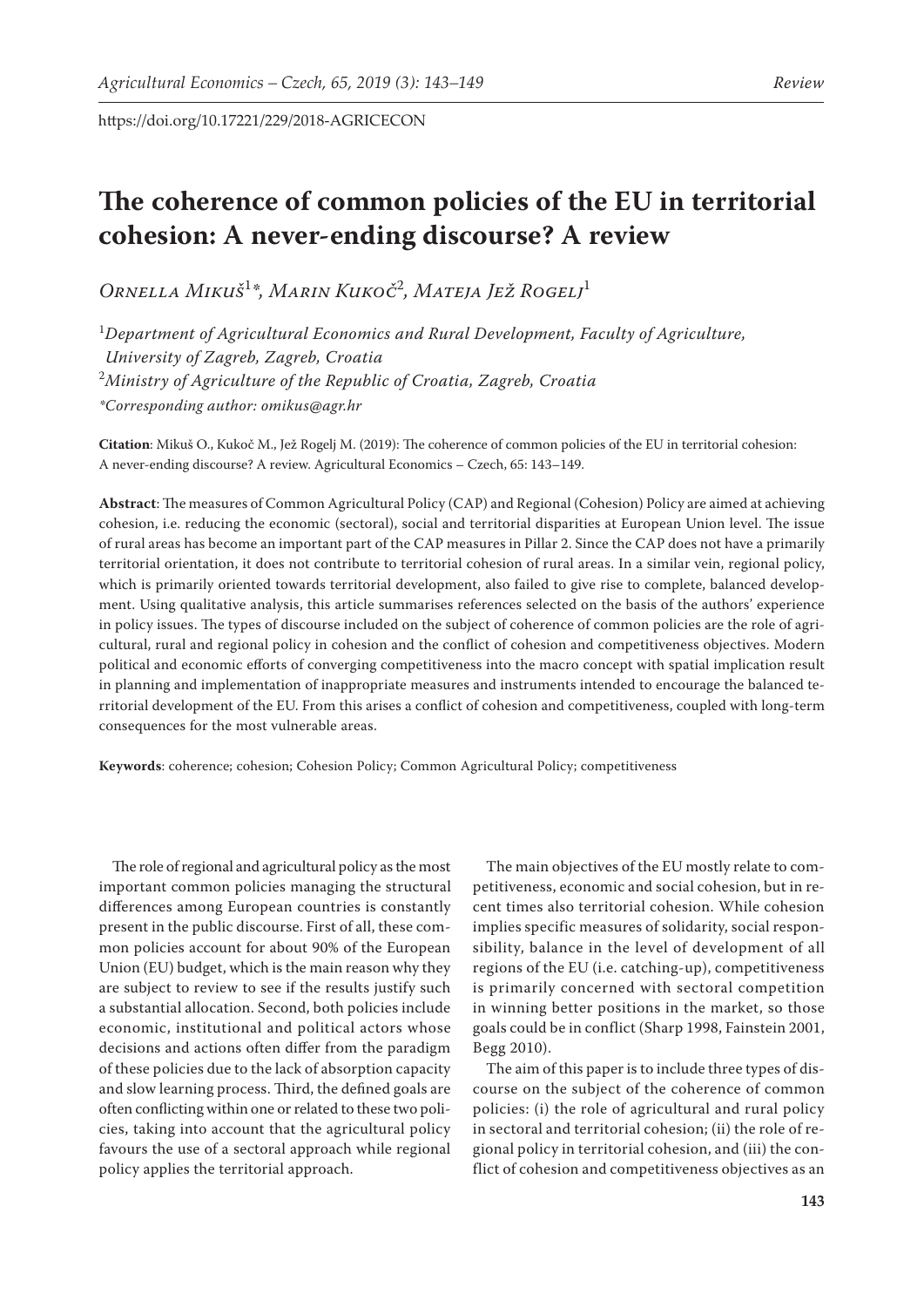important cause of the slow development of a particular territory, especially in rural areas.

# **MATERIAL AND METHODS**

This is a narrative review based on a qualitative analysis which summarises references selected on the basis of authors' experience in policy issues. The analysis was performed mostly on scientific studies/papers cited in scientific databases in the period 1998–2018. Main findings are arranged in three separate tables describing the impact of the Common Agricultural Policy (CAP) and Cohesion Policy on territorial cohesion and the consequences of conflict of their main goals.

The available literature rarely includes any studies on the parallel impact of the CAP and Cohesion policy on territorial cohesion. More often, it discusses separately the conflicting goals pursued by the two policies. Connecting critical discourse and understanding territorial development through the prism of these two policies is extremely important in understanding the complexity of the concept of development of rural areas.

Budget performance is not included in this review as the intention of this paper is to synthesise and compare the literature which evaluates the impact of policies on territorial development. Studies based on quantitative analysis have already included budget performance in their calculations and obtained relative numbers which make studies partially comparable among each other. Other references which also served to complete the picture about the coherence of common policies are not specified here due to the lack of space but are available upon the request.

# **SECTORAL CHARACTERISTICS OF CAP AND ITS IMPACT ON COHESION**

Even if the CAP has been an important part of the European integration process, it has always had some contradictory elements when compared to the objectives of the EU as a whole. Since its inception, the CAP has applied a sectoral approach in solving the problems in agriculture, ignoring the fact that agriculture is part of the economy and requires measures which will not be taken regardless of the other branches and policies. However, it is a common policy which emerged in the post-war period when food production, prices of agricultural EU products and development of mutual trade rules were priorities of the EU. The basic structure of measures that accompanies these priorities remained deeply rooted to this day. The main objective of the

## <https://doi.org/10.17221/229/2018>-AGRICECON

agricultural policy is to raise agricultural income which means that it basically relates to the agricultural sector.

After achieving market surpluses in the 1970s, the intention of the future CAP was to change the existing market orientation. Finally, reform Agenda 2000 organised the CAP in two separate Pillars: Pillar 1 dealing with market-price issues and Pillar 2 dedicated to rural development measures. A new image of rural areas was no longer synonymous with agriculture, and it was necessary to devise new measures that do not only boost agricultural income and production but all the activities within the respective rural area.

From 2000 onwards, within the seven-year EU budget plan, the awareness was growing of the necessity to create and apply cohesion measures in line with the placebased approach instead of focusing only on agriculture as a separate sector. Rural development measures in the programming period 2000–2006 were financed not only through the CAP but also through Structural and Cohesion Funds that implement the regional policy. CAP programming period 2007–2013 was characterised by complete separation between the rural and regional policy. This meant expanding the CAP measures to provide market support and support to agricultural income, and changing the intervention logic in order to achieve social and territorial objectives. However, the spatial component continued to occupy a marginalised position and ignored the needs of the entire territory and cooperation with other sectors.

The growing need to examine the impact of the CAP on cohesion goals resulted mainly in confirmation that the CAP does not affect, or that it has a negative effect on the cohesion objectives. Subsidies are usually calculated according to historical criteria, the amount of subsidy per farmer is not the same in different parts of the EU, and the restrictions to intra-EU trade of agri-food products are often invisible through a variety of phyto-sanitary measures, labelling requirements. Also, the CAP Pillar 1 favours more available areas at a local level and generally states with developed economies.

The most important results of the research on the impact of the CAP on territorial and sectoral cohesion is given in Table 1. Mostly quantitative studies have been used.

# **ROLE OF REGIONAL POLICY IN ACHIEVING COHESION**

One of the main tasks of the EU which is highlighted in the Treaty of Rome has also become a cornerstone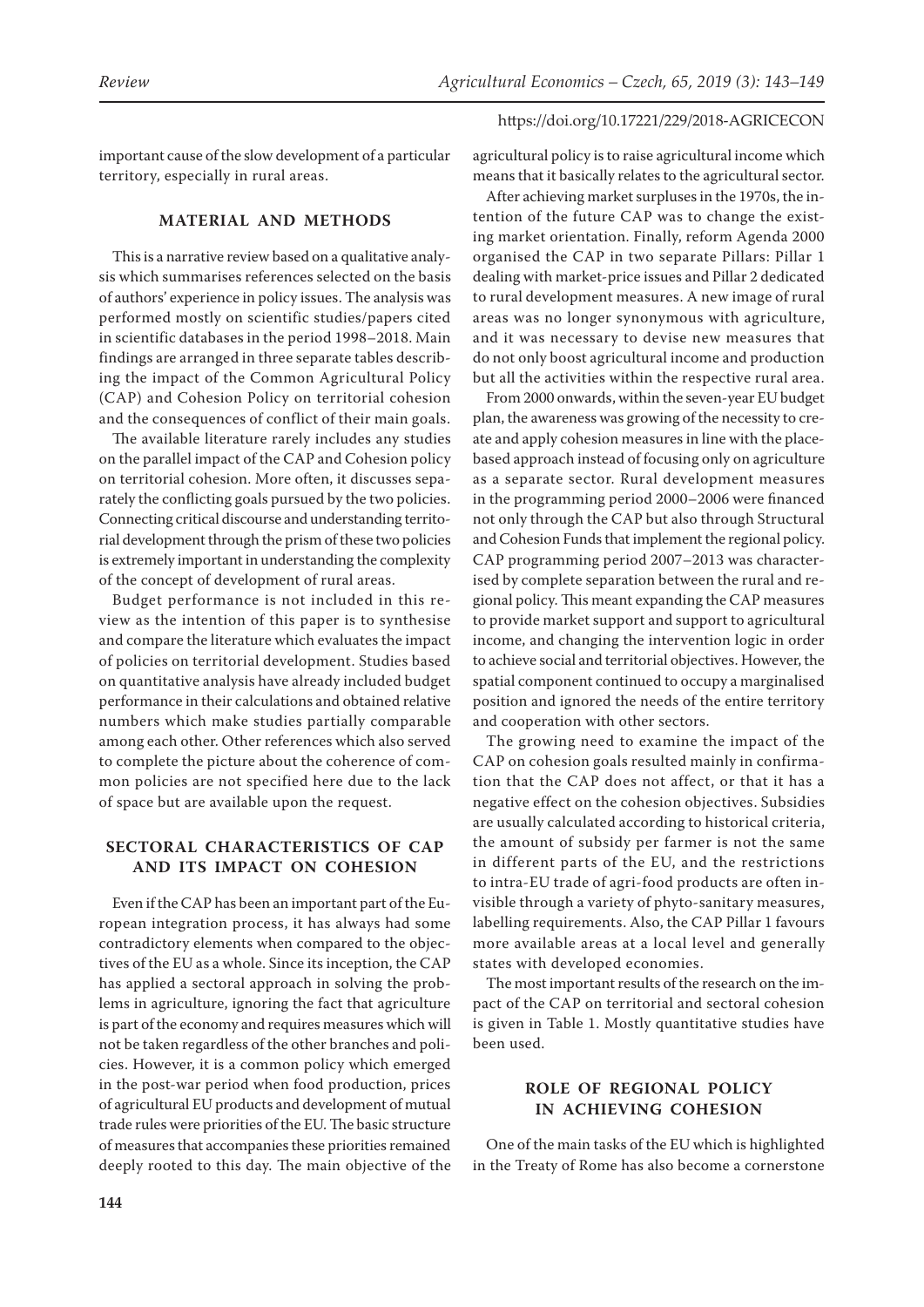| Authors<br>(publication year) | Period of study | Area                                   | CAP impact                                                                                                                                                                                                                                                                                                                            |
|-------------------------------|-----------------|----------------------------------------|---------------------------------------------------------------------------------------------------------------------------------------------------------------------------------------------------------------------------------------------------------------------------------------------------------------------------------------|
| Tarditi and Zanias<br>(2001)  | 1989-1995       | 69 large EU re-<br>gions (NUTS 1)      | CAP has favoured large farms; negative effects of the EU price<br>policy on resource allocation; competitiveness has a detrimental<br>effect on European cohesion                                                                                                                                                                     |
| Shucksmith et al.<br>(2005)   | 1990-2000       | 1000 NUTS 3,<br>EU-27                  | CAP appears to favour core areas (Germany, the UK, France<br>and the Netherlands) more than it assists the periphery of Europe                                                                                                                                                                                                        |
| Bivand and Brunstad<br>(2006) | 1988-1998       | Western Europe<br>members              | agricultural support has a negative impact on convergence.                                                                                                                                                                                                                                                                            |
| Esposti<br>(2007)             | 1989-2000       | 206 EU-15<br>NUTS 2 regions            | CAP influences the convergence process by affecting regional ag-<br>gregate productivity; sometimes it is in conflict with the structur-<br>al policies designed to promote growth in lagging regions; CAP<br>positive impact on growth is negligible.                                                                                |
| Hansen and Herman<br>(2012)   | 1991-2009       | 13 NUTS 1 re-<br>gions in Ger-<br>many | positive influence of the CAP on convergence within the agri-<br>cultural sector, if the target variable is receipts per farm; if farm<br>receipts are measured per hectare, negative influence on conver-<br>gence can be observed                                                                                                   |
| Crescenzi et al.<br>(2014)    | 1994-2013       | $EU-15$                                | incorporating rural development policies within the complex<br>framework of cohesion policies would not by itself constitute a<br>guarantee that these interventions would be more cohesion-ori-<br>entated; coordination and compatibility with territorial cohesion<br>have not always improved in response to major policy reforms |

Table 1. Impact of Common Agricultural Policy (CAP) on cohesion

Source: authors' elaboration

of future regional policy: the coordinated development of economic activities in all regions by reducing the backwardness of the less favoured regions. GDP per capita is the most recognised and officially accepted indicator of the eligibility of an area to receive support and the result of the Cohesion Policy's impact on the growth of a region. Still, it is not the most appropriate indicator for measuring territorial cohesion; it determines the level of economic development and has nothing to do with social inclusion or quality of life (Fritz and Koch 2014). Scientific surveys that address the effects of the regional policy are often compatible with the conclusion that regions show different effects due to uneven levels of local institutional adjustment, i.e. uneven capability to absorb and allocate support.

It is only logical that more developed areas within the state will act more quickly in finding the right funding opportunities offered by funds and allocate more funds than the underdeveloped areas. This supports their economic growth and retains, as well as increases, the difference compared to the underdeveloped areas, despite the need for the development strategy to be tailored to local specificities and needs. This means that the impact of Cohesion Policy on territorial cohesion is both positive and negative. Positive in the sense

that underdeveloped regions still experience growth, but at the same time there remains a gap between developed and underdeveloped areas within one country.

Table 2 presents several representative studies on the impact of regional policy and its most important highlights. The studies provide a quantitative value of the impact of Cohesion Policy on territorial cohesion.

# **COHESION AND COMPETITIVENESS OF COMMON POLICIES: A CONFLICT OF GOALS**

With the Lisbon Strategy competitiveness gained precedence over cohesion. Although it was intended to reconcile economic and social cohesion with the instruments of Cohesion Policy and at the same time strengthen the EU's position on the global market, the relationship between cohesion and competitiveness remained discordant, and eventually, competitiveness took over. The fact that the private sector is characterized by unavoidable private interests and pursues competitiveness in the context of globalization leads to social inequality (Fainstein 2001).

There prevail two opposite discourses about competitiveness as a term at a micro and macro-level.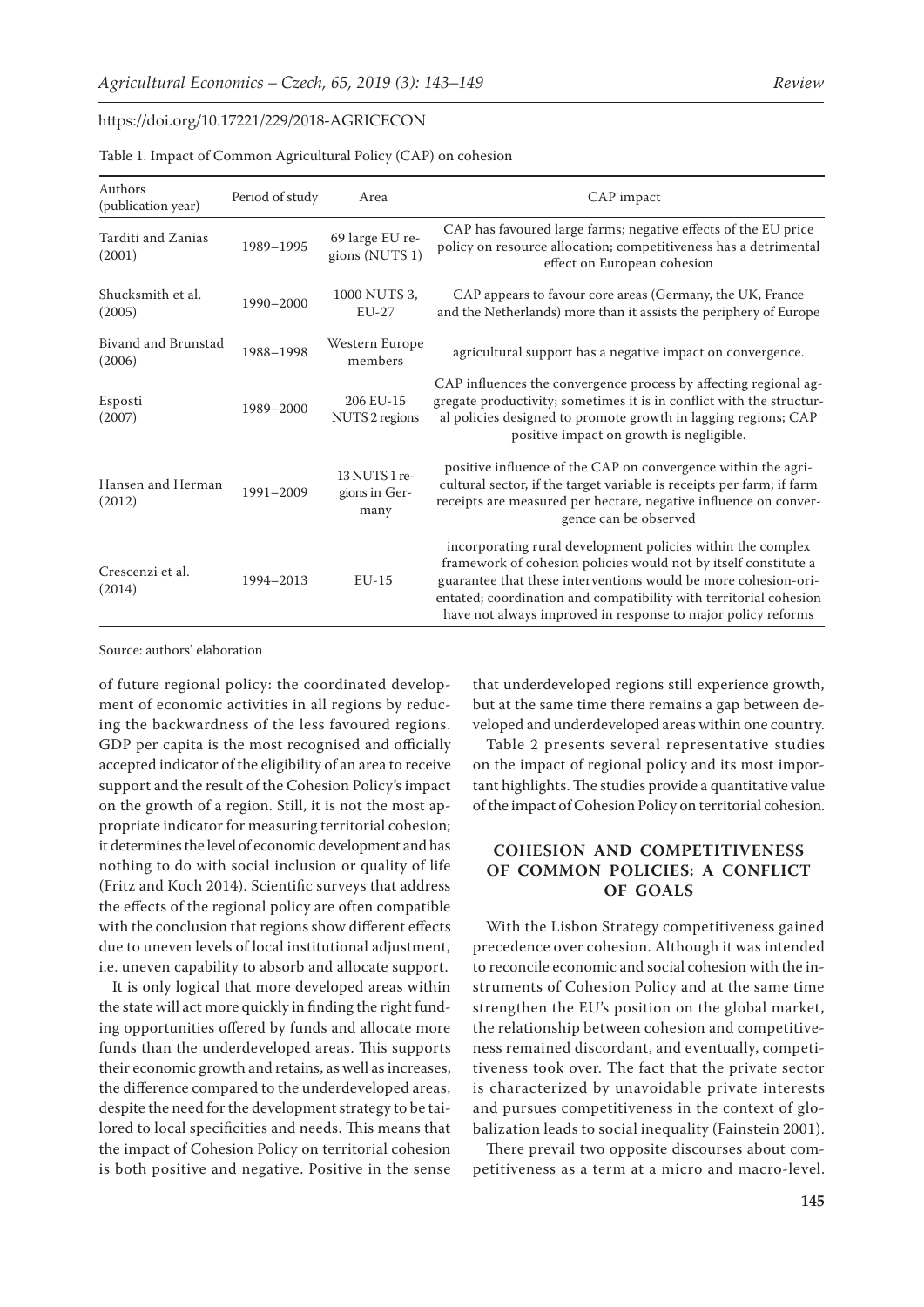| Table 2. Impact of Cohesion Policy on territorial cohesion |                                                 |                                             |                                                                                          |                                                                                                                                                                                                                   |
|------------------------------------------------------------|-------------------------------------------------|---------------------------------------------|------------------------------------------------------------------------------------------|-------------------------------------------------------------------------------------------------------------------------------------------------------------------------------------------------------------------|
| (publication year)<br>Authors                              | Period of study                                 | Area                                        | growth (%) if applicable or yes/no<br>Highlights                                         | Main conclusion                                                                                                                                                                                                   |
| Sala-i-Martin<br>(1996)                                    | 1978-1992                                       | 104 European<br>regions                     | regions; 0.7% per year between EU countries<br>GDP per capita 1.28 % per year between EU | convergence is achieved between countries but not in regions<br>inside countries                                                                                                                                  |
| Capellen et al.<br>(2003)                                  | 1980-1987<br>1988-1997                          | Objectives 1-2 and 5<br>9 EU Member States  | yes                                                                                      | cially dependent on the receptiveness of the receiving environment<br>the regional level (within countries); impact of such support is cru-<br>more convergence at the national level (between countries) than at |
| Becker and Egger<br>(2010)                                 | 1989-93 EU-12<br>1994-99 EU-15<br>2000-06 EU-25 | 285 NUTS 2 and<br>3<br>1213 NUTS<br>regions | GDP per capita growth by roughly 1.6%<br>within the same programming period              | positive per-capita GDP growth effects of Objective 1<br>transfers, but no employment growth effects                                                                                                              |
| Pellegrini et al.<br>(2012)                                | 1994-2006                                       | EU-15                                       | 0.6-0.9% per year in favour<br>of Objective 1 regions                                    | following this dynamic, it will take 50-75 years<br>to achieve convergence                                                                                                                                        |
| Jovančević et al.<br>(2015)                                | $2000 - 2011$                                   | 16 Member States<br>NUTS 2 regions          | yes                                                                                      | Cohesion Fund payments decrease the cross-country inequali-<br>ties, but at the same time failed to decrease regional inequali-<br>ties within individual countries                                               |
| Gagliardi and Percoco<br>(2016)                            | 2000-2006                                       | Objective 1 regions                         | regional growth = 1%; rural regions<br>close to a city = $1.6\%$                         | core urban agglomerations; this favourable geography is a key<br>impact of the policy is evident for rural areas close to the<br>condition not satisfied by dispersed rural areas                                 |
|                                                            |                                                 |                                             |                                                                                          |                                                                                                                                                                                                                   |

Source: authors' elaboration Source: authors' elaboration

**146**

https://doi.org/10.17221/229/2018-AGRICECON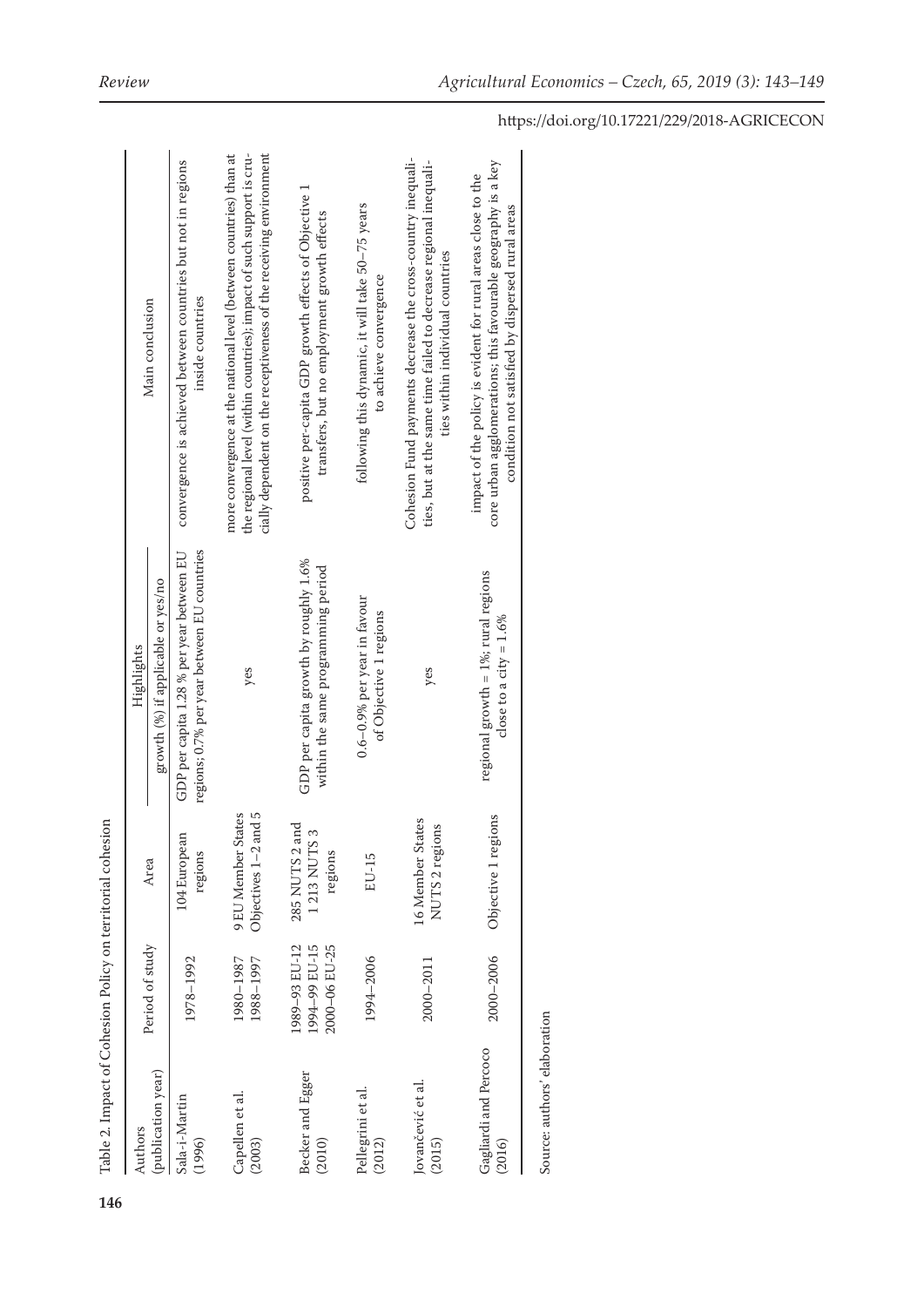Porter et al. (2004) advocate the concept of competitiveness at the macro-level and emphasise the usefulness of the competitiveness concept on the spatial level which can be used to envisage relative wealth and the level of economic activity, as well as the provisions of resources which vary between areas. Area competitiveness is represented by variables such as employment, productivity, income, export, investments. By contrast, Krugman (1994) and Bristow (2005) argue that it is difficult to define competitiveness between states and regions as spatial units. Krugman (1994) asserts that nations cannot go out of business because they have no well-defined bottom line and trade surplus may be a sign of national weakness and not competi-

Table 3. Cohesion-competitiveness conflict and its consequences

| Authors<br>(publication year)                  | Rationale of conflict                                                                                                                                                                                                                                                                                                        | Territorial impact                                                                                                                                                                                                                                                                                                                                       |
|------------------------------------------------|------------------------------------------------------------------------------------------------------------------------------------------------------------------------------------------------------------------------------------------------------------------------------------------------------------------------------|----------------------------------------------------------------------------------------------------------------------------------------------------------------------------------------------------------------------------------------------------------------------------------------------------------------------------------------------------------|
| Sharp (1998)                                   | - cohesion countries and regions received fa-<br>vourable treatment while applying for Framework<br>programme 2 and 3<br>- endogenous structural weaknesses of cohesion<br>countries                                                                                                                                         | - links between 'north' and 'south' has been<br>increased, with academic institutions and research<br>laboratories in 'southern' countries<br>- other numbers in R&D are still below average<br>in cohesion countries                                                                                                                                    |
| Wegener (2008)                                 | - conflict of goals and interests between old<br>and new Member States from 2004 and 2007                                                                                                                                                                                                                                    | $-$ increase in disparities has doubled (1:10 to 1:20)<br>- spatial polarisation is more present in new<br>Member States which leads to social and spatial<br>segregation                                                                                                                                                                                |
| Mancha-Navarro<br>and Garrido-Yserte<br>(2008) | - conflict of cohesion and national policies goals<br>- less developed regions cannot solve their difficul-<br>ties only by redirecting the funds towards R&D<br>- more disadvantaged regions have more possi-<br>bilities to innovate if they are connected to cen-<br>tral regions                                         | -imbalance between regional objectives and fi-<br>nancial resources<br>- at the European level regional economic<br>convergence is in progress while at the level<br>of the Member States a clear regional divergence<br>has occurred                                                                                                                    |
| Shortall and Warner<br>(2010)                  | - conflict of systems in the promotion of rural<br>development: social inclusion in the EU and<br>market competitiveness in the USA<br>- whether the result is social inclusion and<br>market competitiveness depends on the power<br>structure at the community level<br>- conflict of national and local level of policies | - EU balances market competitiveness with so-<br>cial inclusion in a more robust and comprehen-<br>sive manner than the USA                                                                                                                                                                                                                              |
| Begg (2010)                                    | - competitiveness is gaining ascendancy over<br>equity considerations due to the: increasing pres-<br>sures of globalization, Lisbon strategy                                                                                                                                                                                | - less competitive regions of richer Member<br>States are benefiting from funds from different<br>resources (national, EU) at the expense of poorer<br>regions                                                                                                                                                                                           |
| Michalewska-Pawlak<br>(2011)                   | - CAP predominantly supports agricultural<br>or agro-forestry functions in rural areas<br>- integrated rural development remains marginal<br>to the sectoral approach focused on agricultural<br>production and improving its conditions                                                                                     | - sectoral approach causes the development gap<br>between rural and urbanised regions and among<br>different types of rural regions                                                                                                                                                                                                                      |
| Giordano and Dubois<br>(2018)                  | - different regions in the EU perceive their<br>disadvantages in different ways (Nordic regions,<br>versus Spain and Greece regions, both sparsely<br>populated)                                                                                                                                                             | - when region focus on tackling their territorial<br>specificities, investment in competitiveness may<br>result with cohesion<br>- Nordic regions with harsh climate and relative<br>remoteness opted for data storage and automo-<br>tive testing industry as main economic activities;<br>Spain and Greece opted for improving basic<br>infrastructure |

Source: authors' elaboration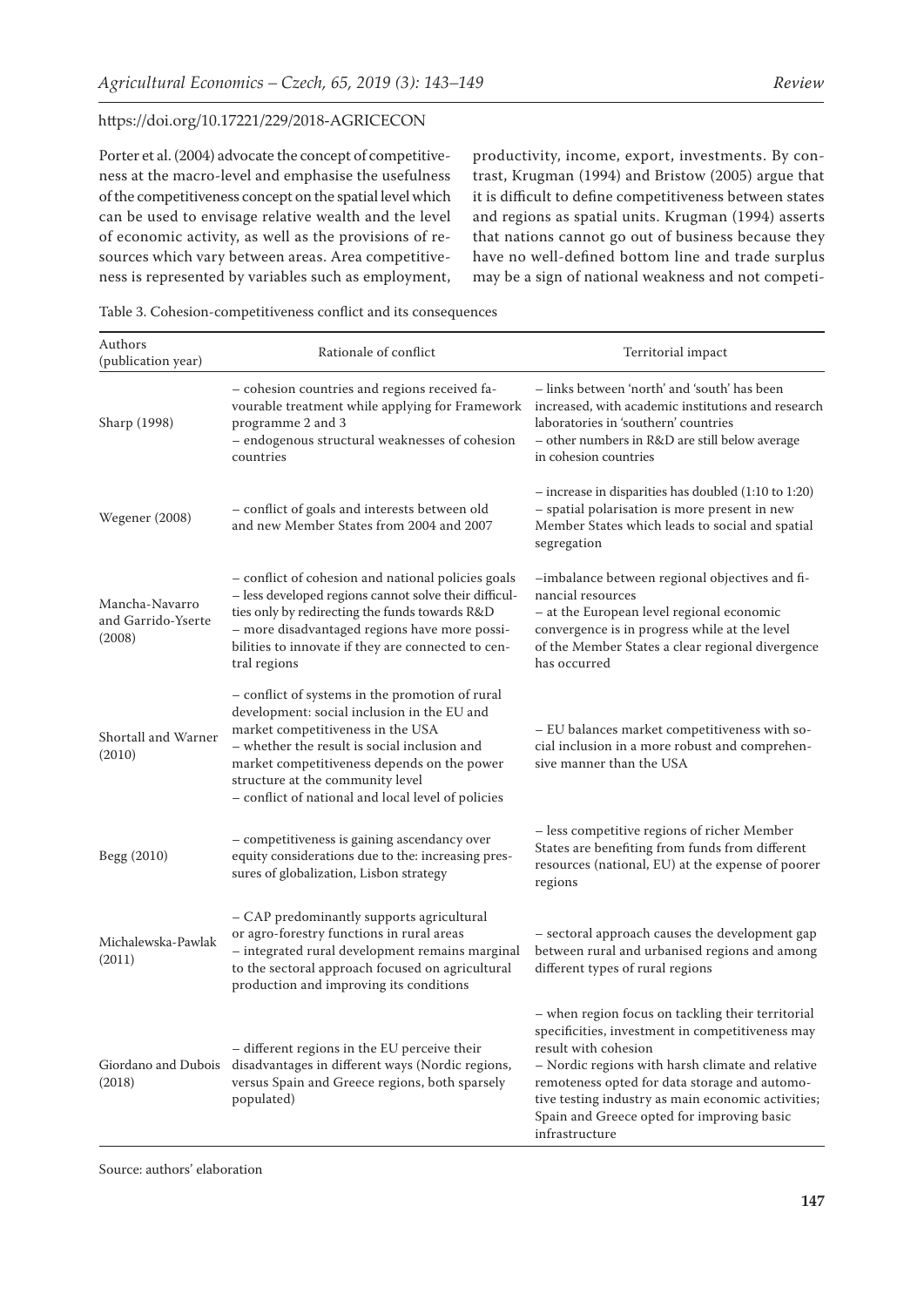tiveness. Bristow (2005) puts forward that the importance of firm competitiveness to regional prosperity is over-emphasised. Macro-level competitiveness is often used in the context of territorial development. This becomes a trap when making political decisions, and gives rise to favouring interest groups coming from large corporations, as they are strengthening the sector in their own interest and not for the sake of synergies with other activities in the rural area. Recent literature on competitiveness suggests that regional competitiveness as macroeconomic phenomenon must perform beyond entrepreneurship or GDP and combine the competitive advantage of firms, innovation, knowledge, environmental condition and comparative advantage of territory. When local actors properly recognise and address specific domestic resources while encouraging competitiveness, they promote economic development and cohesion.

Only economic development targeted at large enterprises in more densely populated areas could be at the expense of the smaller ones located in sparsely populated peripheries. Also, only some areas have sufficient strength to meet the territorial specificities with the help of local policy-makers. For example, new EU Member States differ from the old EU Member States according to the perception of rural development which they perceive only as an alternative to the usual support for farmers under Pillar 1.

Table 3 lists authors who address the issue of cohesion-competitiveness conflict in their research. Their papers provide an insight into the reasons and examples of cohesion-competitiveness conflict and warn of the negative consequences of such conflict.

# **CHALLENGES AND PERSPECTIVES**

The cohesion concept respects the bottom-up decision-making process which often gives only spurious opportunity to the most socio-economically deprived areas to benefit from funding through common policies. A well-coordinated combination of bottom-up (local initiative) and top-down (policy framework) support would be a possible solution as it would channel resources to the most deprived areas and prevent negative effects of weak local administration. Future studies on territorial development should answer the question of the best balance between top-down and bottom-up approaches.

Obvious diversity of socio-economic wellbeing and political atmosphere in EU Member States and regions complicates the understanding or anticipation

of the cause-effect relationship between policy actions and their outcomes. A possible solution is a deep analysis of individual spatial cases and their comparison with other similar studies or programmes.

Existing indicators of cohesion are too general, and they do not reflect the state of facts and development priorities clear enough to adequately define and properly apply the measures and instruments. The availability of indicators and information is negatively influenced by the human factor, i.e. insufficient cooperation between the administration and experts and the discontinuous or total lack of dissemination of information. Furthermore, a proper expert assessment of the impact of local agriculture and intervention logic on rural development is needed. In this way, it would be more sensible to determine whether the territorial development of an area follows the logic of Cohesion Policy or that of the CAP or both.

Overall, there is a great literature gap on the coherence between measures of different policies and their accordance with public-private interests concentrated on a specific area. Further research should be more interdisciplinary oriented and focus on finding the most suitable combination of spatial-based and sector-based policies as both could assist in territorial development.

### **CONCLUSION**

The analysis of discourse has shown how different authors interpret the activities and effects of common policies on the integrated territorial development of the EU. The CAP was created in historical circumstances, with market price support as the most important factor in the agricultural sector. Measures of regional policies are intended to balance the development of the EU regions, i.e. achieve convergence. All authors agree that regional policy can not contribute to total cohesion. In other words, the process of cohesion takes place in some Member States with the help of regional policy, but the dynamics are very slow. Regional policy instruments serve the purpose of polarisation of development in several major urban centres of the EU because more developed areas within the country already have the necessary infrastructure and human capacities that are quick to see and recognise the opportunity to fund their priorities through funds available.

Cohesion and competitiveness have questionable compatibility that researchers often discuss in their studies and warn of the need for a clearer definition of these goals and measures for their achievement. If competitiveness was considered only as a microeconomic